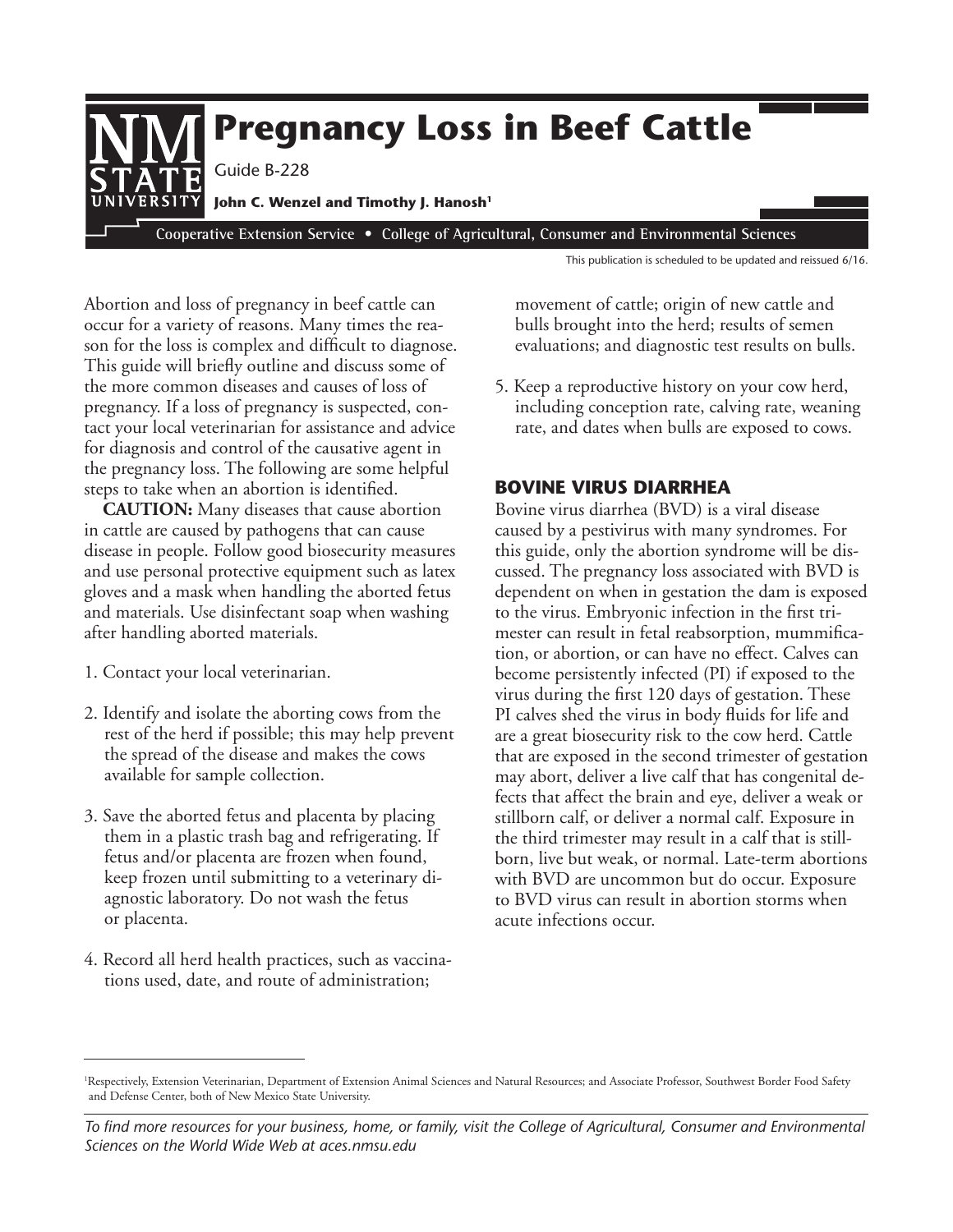Diagnosis of BVD infections can be difficult and may require multiple sample submissions to accurately diagnose the presence of infection. Blood samples, ear notch samples, and examination of aborted fetuses may all provide information that is helpful in the diagnosis of BVD virus infection. Your veterinarian will need to help you evaluate the laboratory results obtained from sample submission due to the complex nature of this disease.

Bovine virus diarrhea is a common viral pathogen and has widespread distribution throughout the U.S. Control of BVD infection is only accomplished through prevention. Good biosecurity practices, isolating incoming cattle, testing for PI cattle, and developing a good vaccination program that includes properly using modified live vaccines (MLVs) are all components of a BVD prevention program. Preventing the introduction of the virus onto your premises is the key component of a BVD control program.

## **BruCeLLosis (BanG's Disease)**

Brucellosis was once a devastating disease that was very common in the U.S. A federal eradication program, conducted by the USDA, to eliminate the disease in cattle has been very successful, and cattle brucellosis is now limited to the greater Yellowstone area. The disease in cattle is caused by the bacterium *Brucella abortus*, resulting in abortion in cows and infertility in bulls, and is a zoonotic disease that can cause undulant fever in humans. The bacterium can be present in fetal fluids, milk, and semen. Many strains of brucellosis are present in the U.S., and multiple species of animals are affected, such as cattle, sheep, goats, swine, dogs, and wildlife, with some cross-species contamination occuring.

A high rate of abortion may occur in susceptible herds. The occurrence of abortion is dependent on when in gestation the dam is exposed to the bacterium. Cows infected at service abort after an average of 225 days, whereas those infected at seven months of gestation abort about 50 days later. In fully susceptible herds, abortion rates vary from 30 to 70 percent, but may be lower in chronically infected herds. Weak, full-term calves that die shortly after birth are sometimes seen. Bulls that are exposed to the disease or vaccine may develop inflammation of the testicles or seminal vesicles, resulting in infertility.

Many tests are available to help diagnose brucellosis. Sample submission may include the fetus, membranes, and blood from the dam. This disease is easily transmitted to humans, and the use of personal protective equipment is highly recommended. The disease can be controlled with good biosecurity practices and vaccination of females less than twelve months of age. Vaccination for brucellosis may only be performed by a licensed, accredited veterinarian. Some states require a negative test before cattle are allowed to enter the state.

# **CamPyLoBaCTeriosis (viBriosis)**

Campylobacteriosis is an abortion disease caused by the bacteria *Campylobacter fetus* subsp. *venerealis* and *C. fetus* subsp. *fetus*. These organisms can affect cattle, sheep, and humans. *Campylobacter fetus* subsp. *venerealis* is strictly a venereal disease spread through breeding. The disease caused by this species of *Campylobacter* is characterized by endometritis (inflammation of the lining of the uterus) that results in early embryonic death, prolonged estrus cycles, delayed conception, reduced fertility, and (rarely) abortion. The infection is usually self-limiting, and most cows recover in three to five months. Up to ten percent of infected females may become chronic carriers of the disease and harbor the infection until the next breeding season. Some females may be rendered permanently sterile as a result of having the infection. This loss of pregnancy is usually early in gestation, with no outward clinical signs seen in the female. In the bull, the infection can localize on the surface of the penis and prepuce, which can result in prolonged survival of the organism being carried by the bull.

*Campylobacter fetus* subsp. *fetus* may be spread venereally or by ingestion of the organism in feed contaminated with fecal material. The organism may be absorbed from the intestine into the bloodstream where it gains access to the reproductive tract. Either route of exposure may result in sporadic mid- to late-term abortions.

Laboratory diagnosis of the disease is very difficult and centers on isolating the organism in aborted materials from the cow and preputial scrapings from the bull. Fresh and properly handled diagnostic specimens are needed to isolate the organism. Often the diagnosis of vibriosis is made by ruling out other causes of reproductive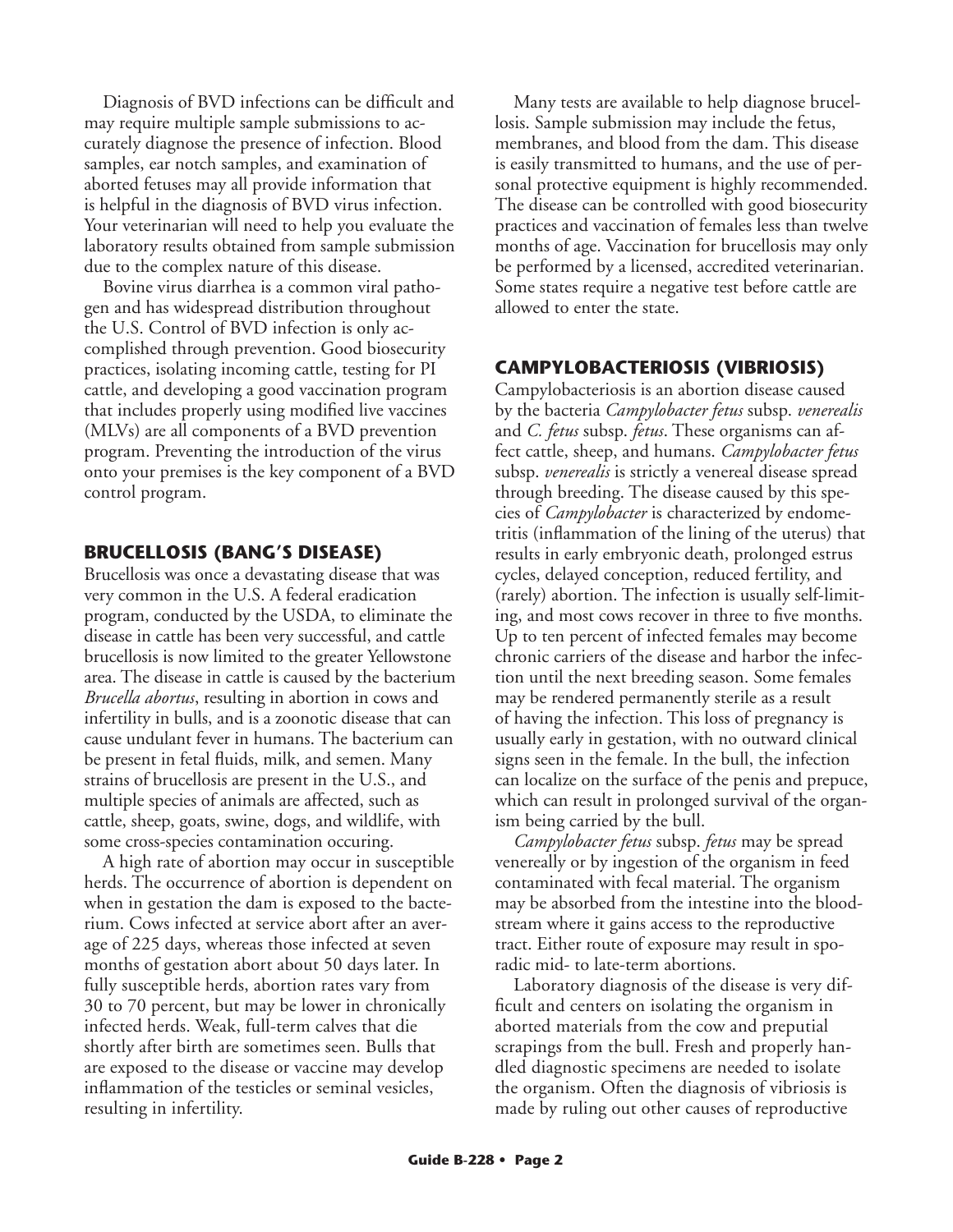loss. Prevention and control of Campylobacteriosis includes vaccination, culling infertile cows and infected bulls, purchasing replacement animals from herds with no history of the disease, and good biosecurity practices.

## **INFECTIOUS BOVINE RHINOTRACHEITIS**

Infectious bovine rhinotracheitis (IBR) is caused by a herpesvirus that is widely distributed in the U.S. This virus is a component of the "shipping fever complex" that can cause severe respiratory disease and death. Exposure to the virus from a single infected animal may result in widespread disease due to the highly contagious nature of this virus. Some animals may become chronic carriers of the virus and will shed the organism during times of stress. Natural transmission occurs by direct contact with droplets containing virus particles spread by nasal secretions or semen, or through breeding.

Abortions from IBR may occur as long as 90 days after infection, with most abortions occurring after the fifth month of gestation. The fetus is dead when expelled and may require manual removal. A retained placenta is a common result of IBR abortion. The rate of abortion may be very high in a susceptible herd. An abortion storm may result without prior clinical signs.

Laboratory diagnosis of IBR infection is based on isolation of the organism in an aborted fetus or fetal membranes, or with serologic testing on the aborting dam. Multiple serum samples may be required to diagnose the disease.

Prevention and control of IBR infection centers around preventing exposure to the virus and sound vaccination practices. Improper use of MLVs may result in abortions; therefore, MLVs should be used under the direction of your veterinarian. Research has shown that properly used MLVs are the most effective tool in preventing viral infection. Good biosecurity practices, such as isolating new additions to the herd or isolating animals with clinical signs that include respiratory disease or abortion, are also important for preventing and controlling IBR and many other diseases.

# **LePTosPirosis (LePTo)**

Leptospirosis is a disease caused by spirochetes (a type of bacteria) of the genus *Leptospira*. In cattle,

many different symptoms, including abortion, stillborn, and reproductive failure, may result from *Leptospira* infection. There are many different species of *Leptospira* widely distributed throughout the U.S. Several species have distinct strains, or serovars, that have different antigens. In cattle, the species of importance are *L. hardjo*, *L. canicola*, *L. icterohaemorrhagiae*, *L. pomona*, and *L. grippotyphosa*. The disease is transmitted venereally, across the placenta, through breaks in the skin, or is absorbed across mucus membranes. A common route of infection for livestock is by ingesting water contaminated with infected urine excreted by wildlife. There is an increase in human cases of Leptospirosis due to contact with infected livestock.

The disease can cause abortions, infertility, mastitis, or weak or stillborn calves. Low conception rates are a common finding in a herd with Lepto. Severe abortion storms of late-term pregnancies may be seen when susceptible herds are exposed to the organism. This organism has an affinity for the urinary tract and may be present in urine even when no clinical signs are seen. Kidney infections with *Leptospira* may be mild to severe, with death being possible. Urine from an infected animal is a risk to other animals and humans.

Laboratory diagnosis of Leptospirosis is based on isolation of the organism by culturing organs from an aborted fetus or fetal membranes, by paired serum samples on the aborting dam, or by multiple other laboratory methods of identifying the organism.

Prevention and control of this disease includes vaccination, good biosecurity practices such as isolating animals that have aborted, and limiting exposure to rodents and wildlife. The response to treatment of this disease using antibiotics is variable depending on the species of *Leptospira* involved and the severity of clinical disease.

## **TriCHomoniasis (TriCH)**

Trichomoniasis in cattle is a strict venereal disease caused by the protozoa *Tritrichomonas fetus* and has widespread distribution in the western U.S. This is an economically devastating disease due to the large reproductive loss. The bull is a mechanical spreader of the organism, and no treatment for the bull is available.